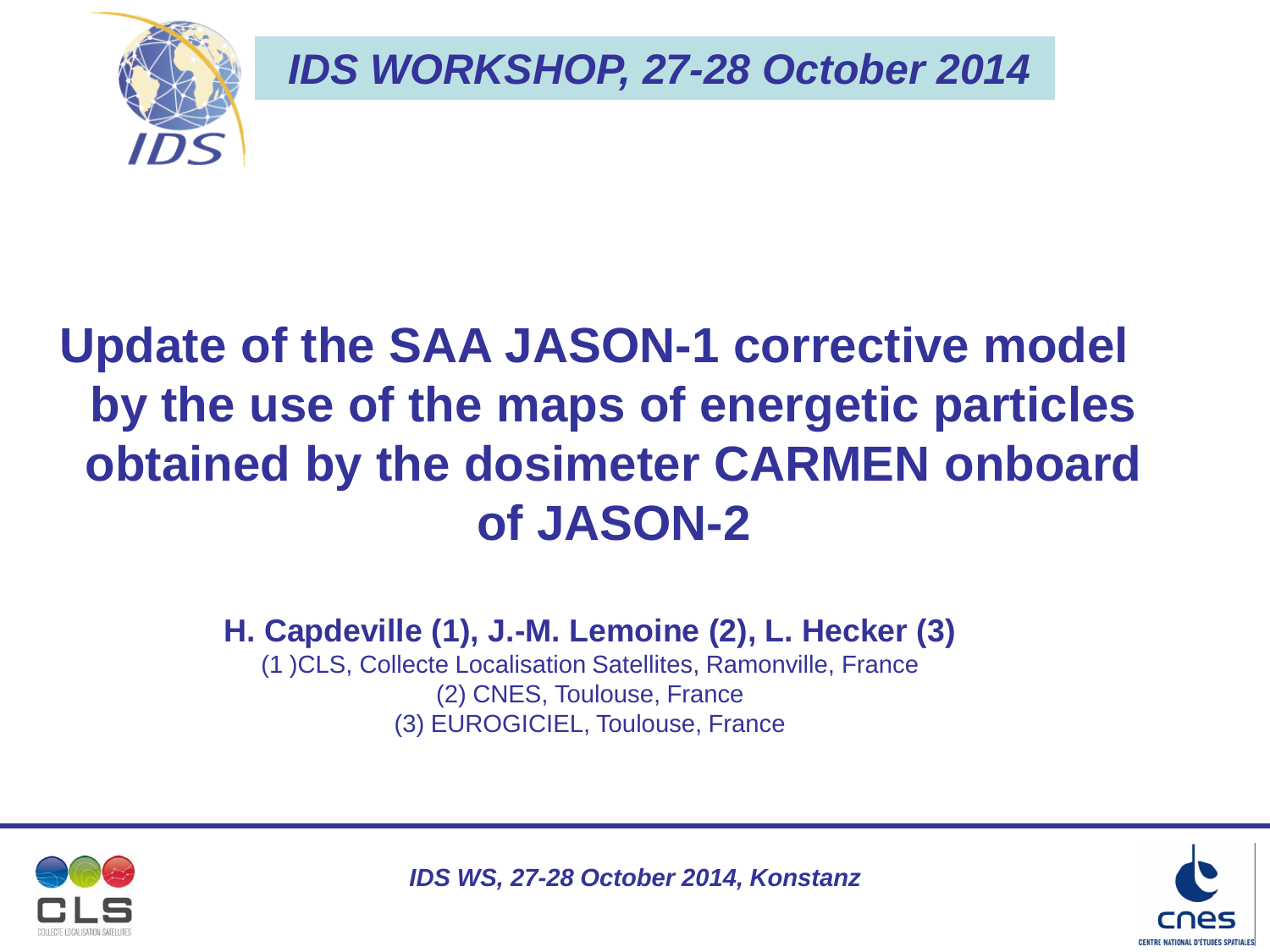# *Regular Update of the SAA corrective model for Jason1*

### **Update of the model parameters (regular update)**

•**Update of the model taking into account the additional DORIS data since the last update** (data between January 2012 and May 2013, >1 year)

#### •**Determination of the SAA onboard frequency signal**

 - using the method developed with several satellites Spot-4, Envisat, Jason-2, Cryosat-2 and Hy2a (combination)

- we processed more than 1 year of data for each satellite

#### •**Principle**

#### **1) Determination of precise orbits of all DORIS satellites** combination of all satellites except  $jas1 \rightarrow$  station parameters (MZB,MFO) Jason1  $\rightarrow$  orbit dynamical parameters

**2) Determination of measurement residual**  we have fixed station parameters and Jason-1 orbit (of step 1)

**3) Conversion of measurement residual in offset frequency fsat** (*in Hz on 2GHz)*





*IDS WS, 27-28 October 2014, Konstanz*

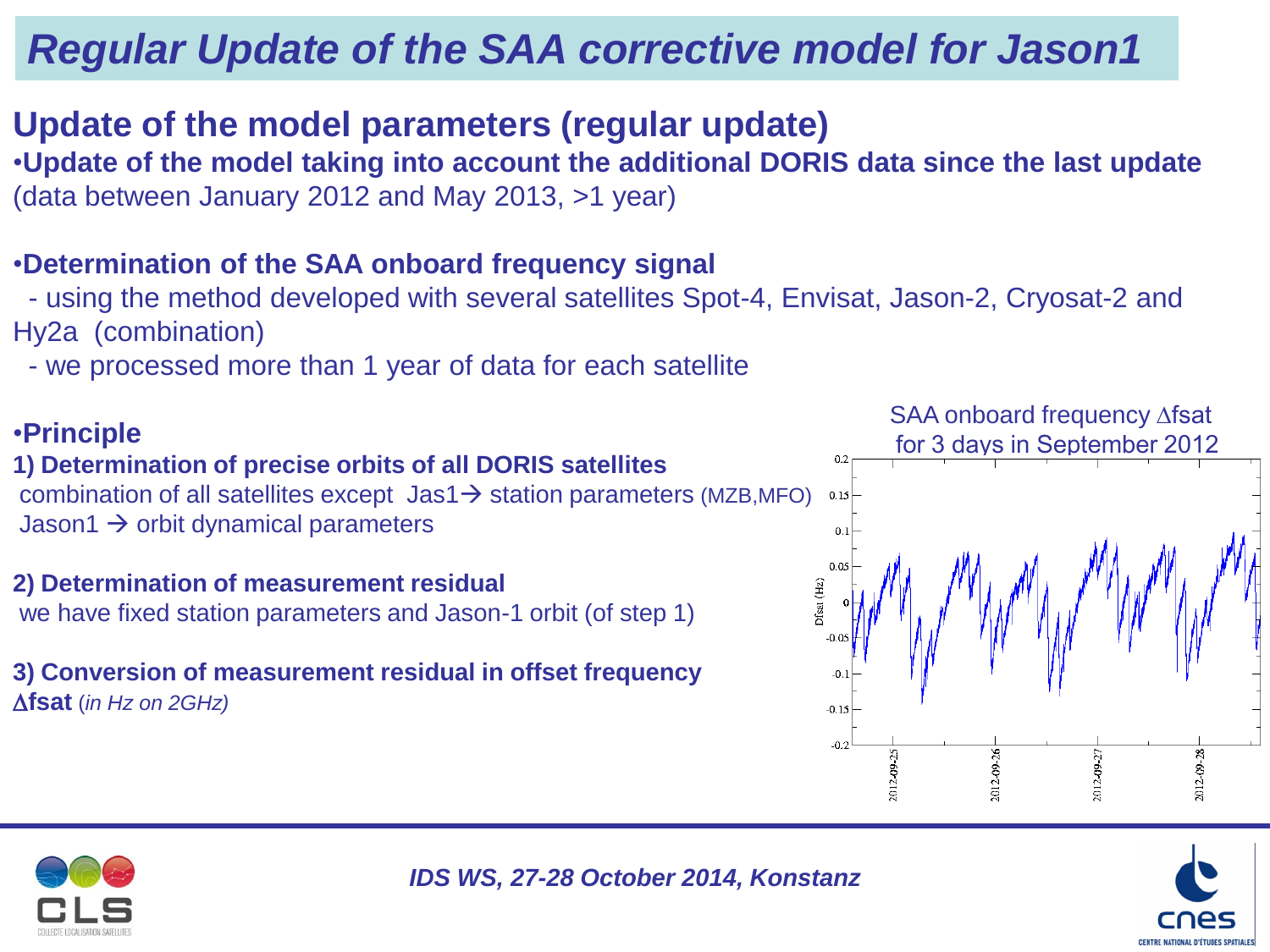# *Regular Update of the SAA corrective model for Jason1*

1.5500

 $-1.0333$ 

0.9300

0.8267

0.7233

 $-0.6200$ 

 $-0.5167$ 

 $0.4133$ 

0.3100

 $-0.2067$ 

 $-0.1033$ 

0.0000 Undefined

Memory Effect

0.6 0.5  $0.4$  $0.3$  $0.2$  $0.1$ 

Jan-2005

an-2006

 $.4467 - 1.5500$  $.3433 - 1.4467$ 

Above

2400  $-1.3433$  $-1.2400$ 

0333  $-1.1367$ 

0.9300

0.8267

0.7233

0.6200

0.5167

0.4133

0.3100

0.2067

0.1033

0000

Below

### **Determination of the parameters**  -**Using the SAA Jason1 map**

(mean:  $0.1154$  / st.dev:  $0.2496$  / min:  $-0.0664$  / max: 1.5454)





Previous Update

 $Jan-2008$ 

 $an-2009$ 

 $tan 2010$ 

Jan-2011

an-2013

Jan-2014

 $Jar-2012$ 

Last Update

 $tan-2007$ 

**- Model parameters**

### • **Amplitude (Hz/day)= Map\_SAA(lat,lon) x Amplitude (t)**

Previous update

- first period: linear regression
- second period: a constant

#### Last Update:

- linear regression
- corresponding to the orbit change in 2012

### •**Time constant of the relaxation behaviour**

Last update: as berore fixed to 40 mn

• **Memory effect me**

 $\rightarrow$  we find again me=0.7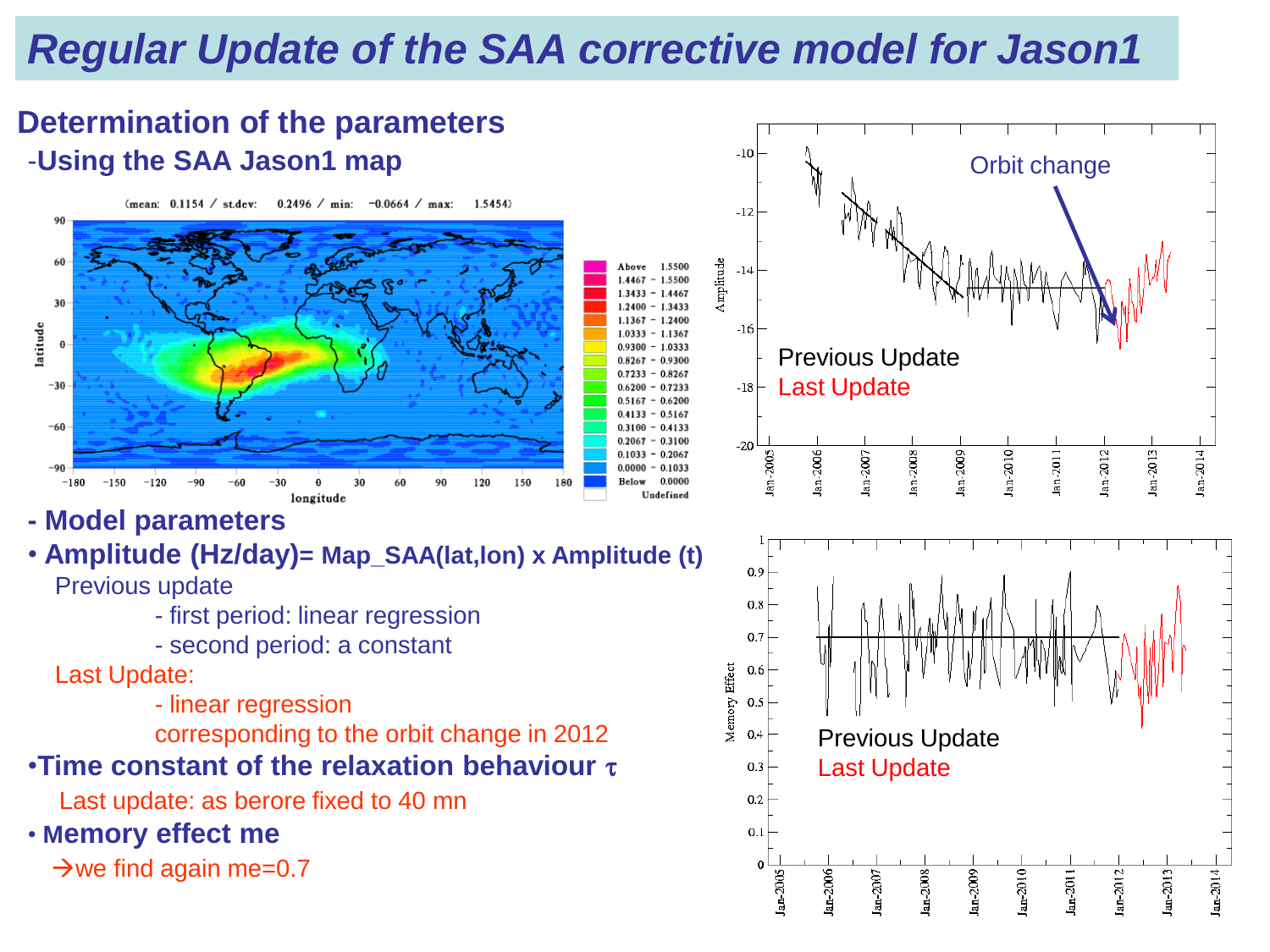### **Correlation study of the SAA grid from DORIS data and from CARMEN data**



#### **SAA Grid from Jason-1 DORIS data**  •1°x1° grid (2002-2005) (converted in 2°x2° grid for this study)

87 MeV integrated proton flux - Carmen/Jason2 - Period 2009-2011



#### **SAA Grid from Jason-2 CARMEN data**

• 5 energy band tested 63, 76, 87, 97 and 138 MeV • 4 annual grids (2x2°) from 2009 to 2012 and a mean grid 2009-2011 (2x2°) for 87 MeV and 138 Mev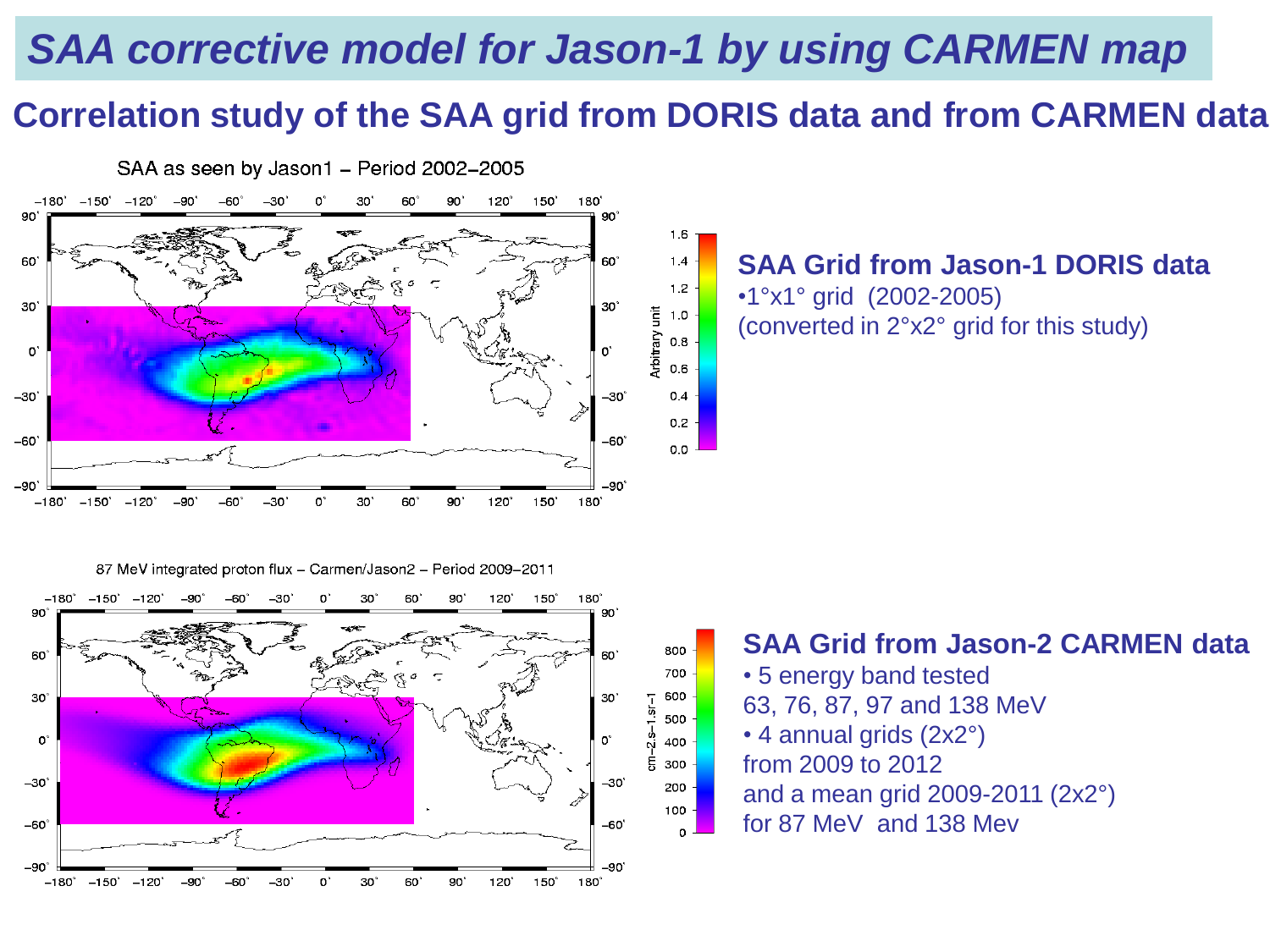### **Correlation study of the SAA grid from DORIS data and from CARMEN data Method of comparison**

- determination of the correlation coefficients between both grids
- looking for the energy band having the best agreement with Jason-1 map
- determination of the coefficients by adjusting in latitude and longitude per 2° grid step looking for the max correlation by taking into account geographical offsets
- adjusting by least square to calculate the scale factor k between both grids (Carmen) Grid = k x (Jason-1) Grid

| <b>Carmen Grids</b><br>(MeV) |     | <b>Jason-1 Grid (2002-2005)</b>                                |                |            |                                      |  |  |  |
|------------------------------|-----|----------------------------------------------------------------|----------------|------------|--------------------------------------|--|--|--|
|                              |     | <b>Offset</b><br><b>Offset</b><br>longitude<br><b>latitude</b> |                | coeficient | <b>Correlation Scale factor</b><br>Κ |  |  |  |
| <b>Mean</b><br>2009-2011     | 87  | $\boldsymbol{0}$                                               | 6              | 98.58      | 631.54                               |  |  |  |
|                              | 138 | $-2$                                                           | 8              | 98.05      | 385.42                               |  |  |  |
| Year<br>2011                 | 63  | $\Omega$                                                       | 6              | 98.35      | 827.09                               |  |  |  |
|                              | 76  | $\Omega$                                                       | 6              | 98.45      | 730.46                               |  |  |  |
|                              | 87  | $\Omega$                                                       | 6              | 98.56      | 632.78                               |  |  |  |
|                              | 97  | $-2$                                                           | $\overline{4}$ | 98.25      | 566.15                               |  |  |  |
|                              | 138 | $-2$                                                           | 8              | 98.04      | 386.96                               |  |  |  |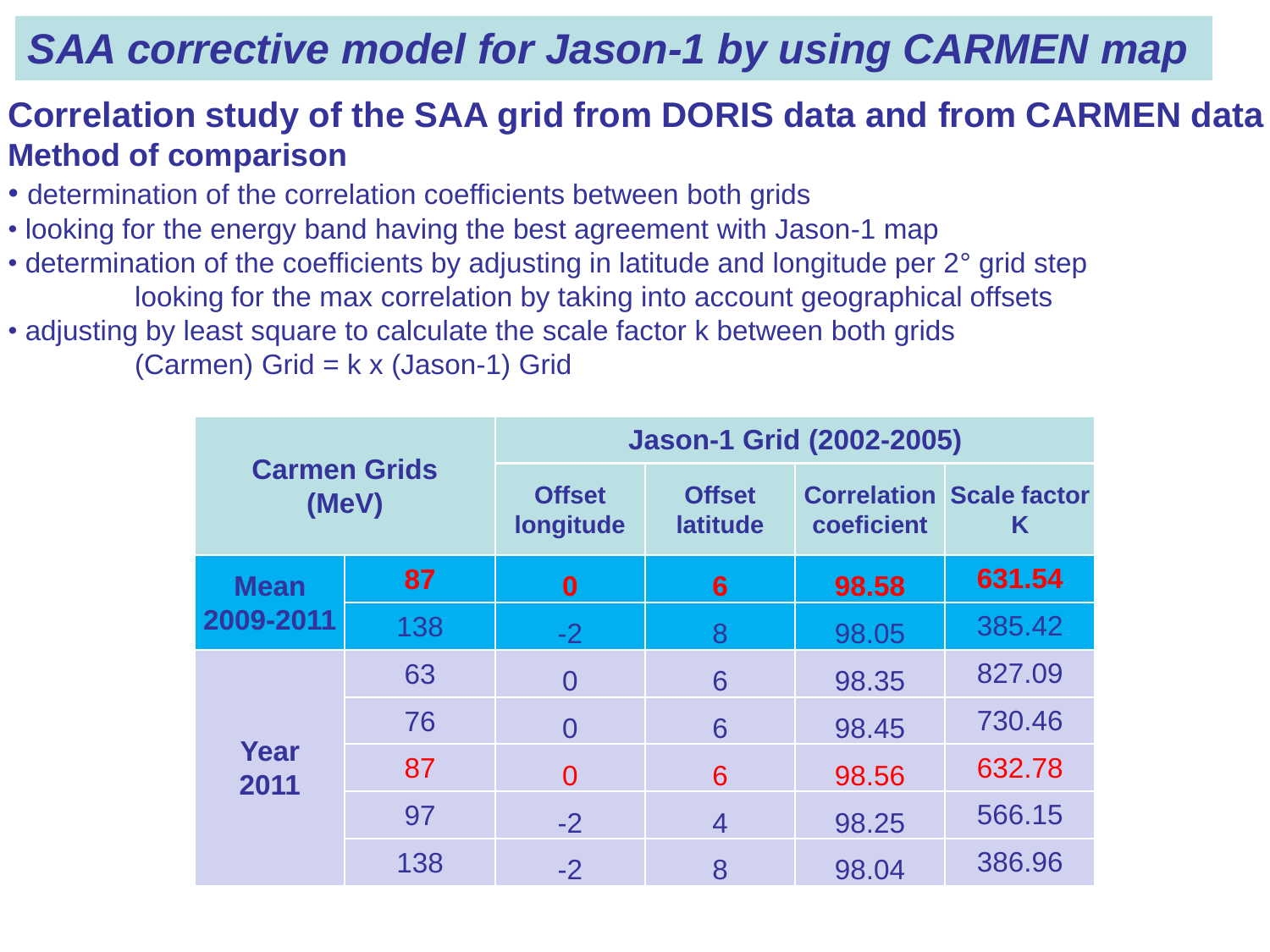### **Correlation study of the SAA grid from DORIS data and from CARMEN data Residual map between Jason-1 map and the mean 87Mev CARMEN map with 6° latitude offset**

 $0.4$ 

 $0.3$  $0.2$ 

 $0.1$  $0.0$ 

 $-0.1$ 

 $-0.2$  $-0.3$ 

 $-0.4$ 

-30`

-60'

-90'

180

**Residual = (Jason-1) Grid – 1/k (Carmen) Grid**

Residual J1 2002-2005 - 87 MeV Carmen scaled with offset 2009-2011  $-150^\circ -120^\circ$  $-180^{\circ}$  $-90^{\circ}$ 90 120° 150  $180^\circ$ -60 90) 90 60 60° 30  $30^{\circ}$ Arbitrary unit U, O,

• Residuals are homogeneous on the SAA area • SAA maximum slightly higher on the Jason-1 grid

### **SAA dynamical evolution**

West: secular variation of the magnetic field ~0.3°/year Since 2011 year SAA diminution : beginning of the solar cycle 24

30

60

90

120

150



 $-30$ 

-60

-90'

 $-180^{\circ}$ 

 $-150^{\circ}$ 

 $-120$ 

*IDS WS, 27-28 October 2014, Konstanz*

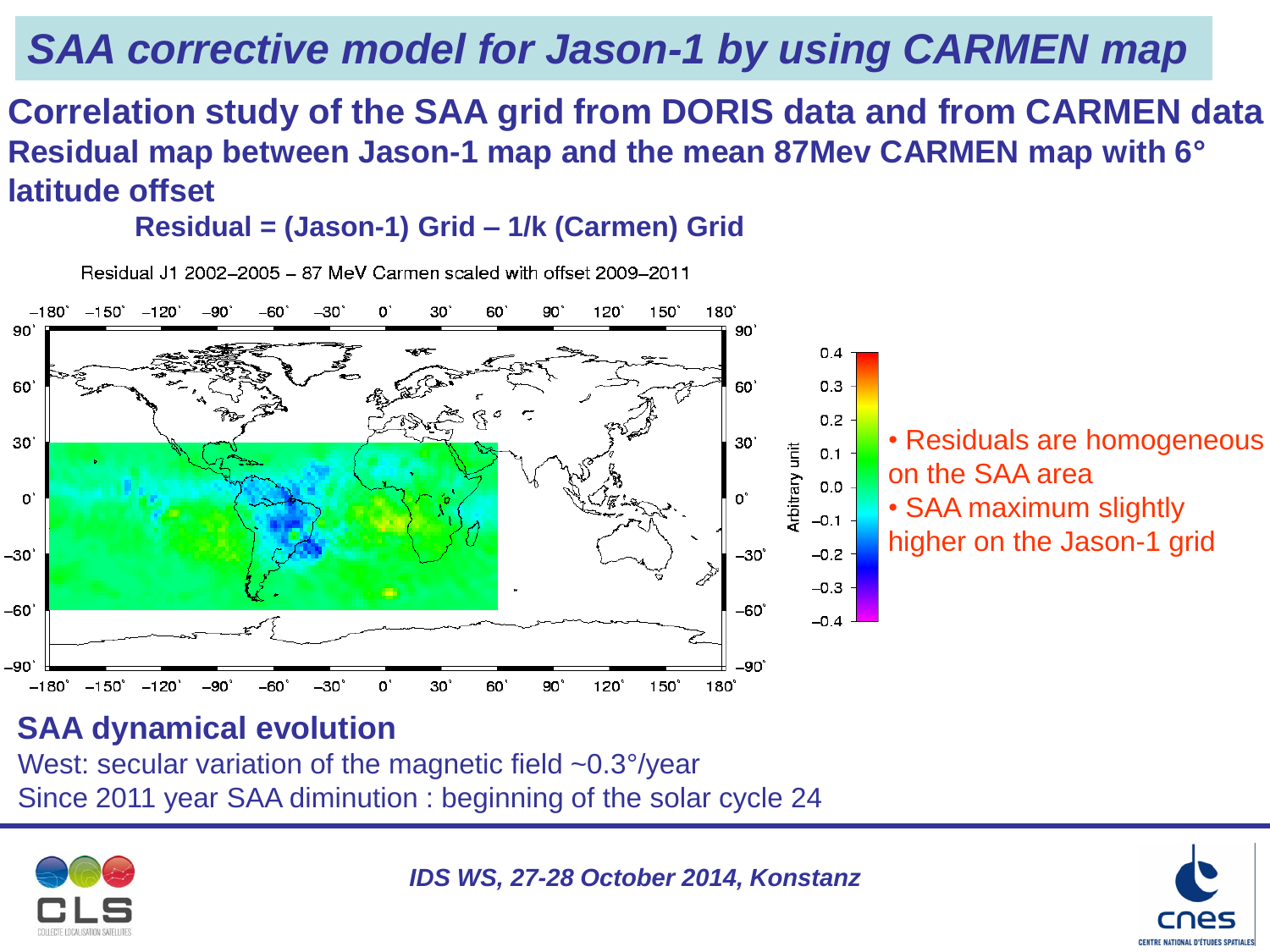$\circ$ 





- **- Model parameters**
- **Amplitude (Hz/day)= Map\_SAA(lat,lon) x Amplitude (t)** the amplitude parameter is similar for both grids
- **Time constant of the relaxation behaviour** with Jason-1 map  $\tau$  is fixed to 40 mn with CARMEN map  $\tau$  is fixed to 60 mn

#### •**Memory effect me**

with Jason-1 map me=0.7 with CARMEN map me=0.4

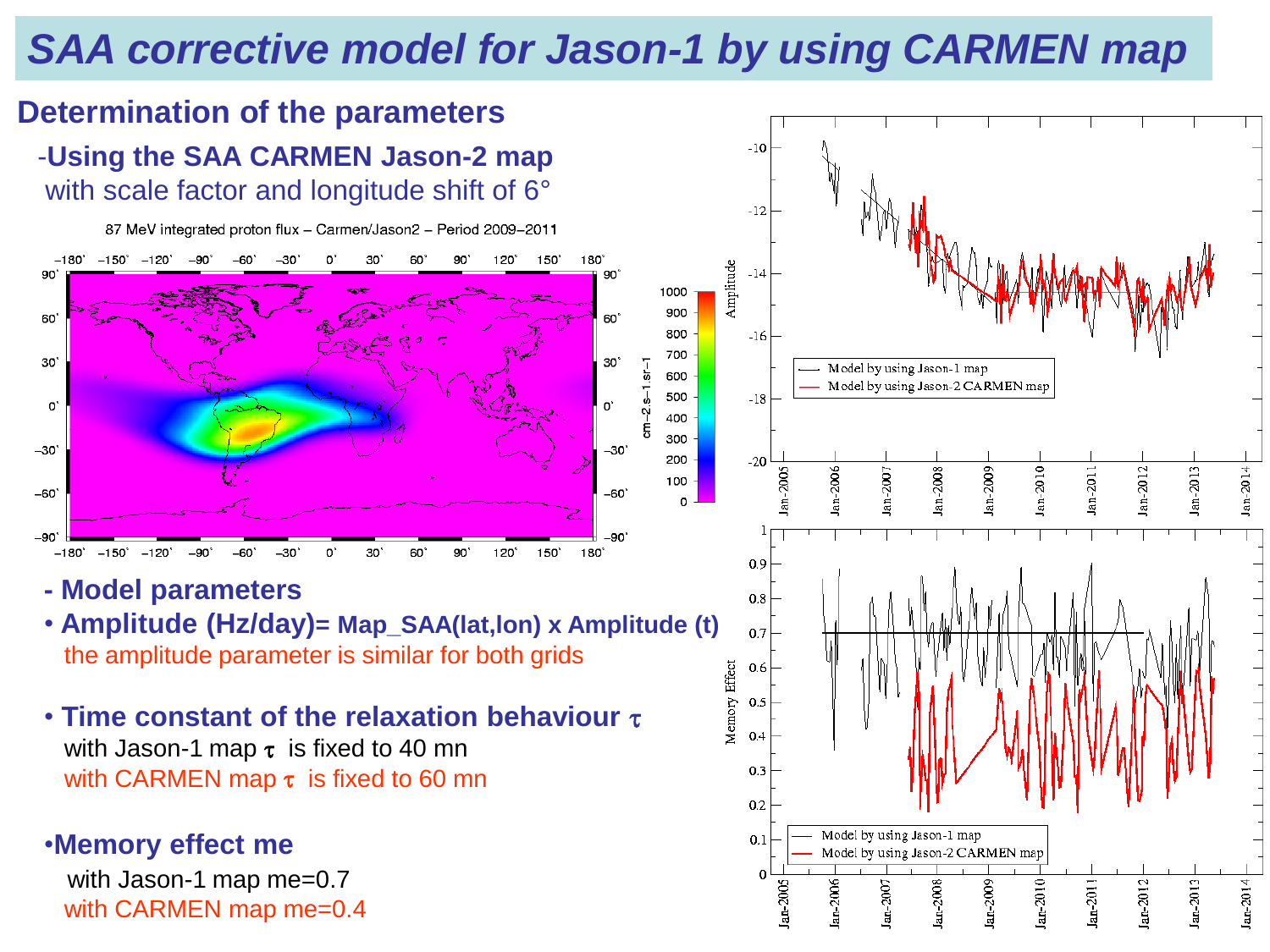### **Impact on the orbit: DORIS and SLR orbit residuals**

**In the past we showed that the SAA model leads to decrease significantly the RMS of orbit residuals (5%) and to increase the validated measurements**

Results with SAA data corrective model using Jason-1 map Results with SAA data corrective model using CARMEN Jason-2 map



**The orbit residuals are systemically lower with CAMEN map but the differences are small**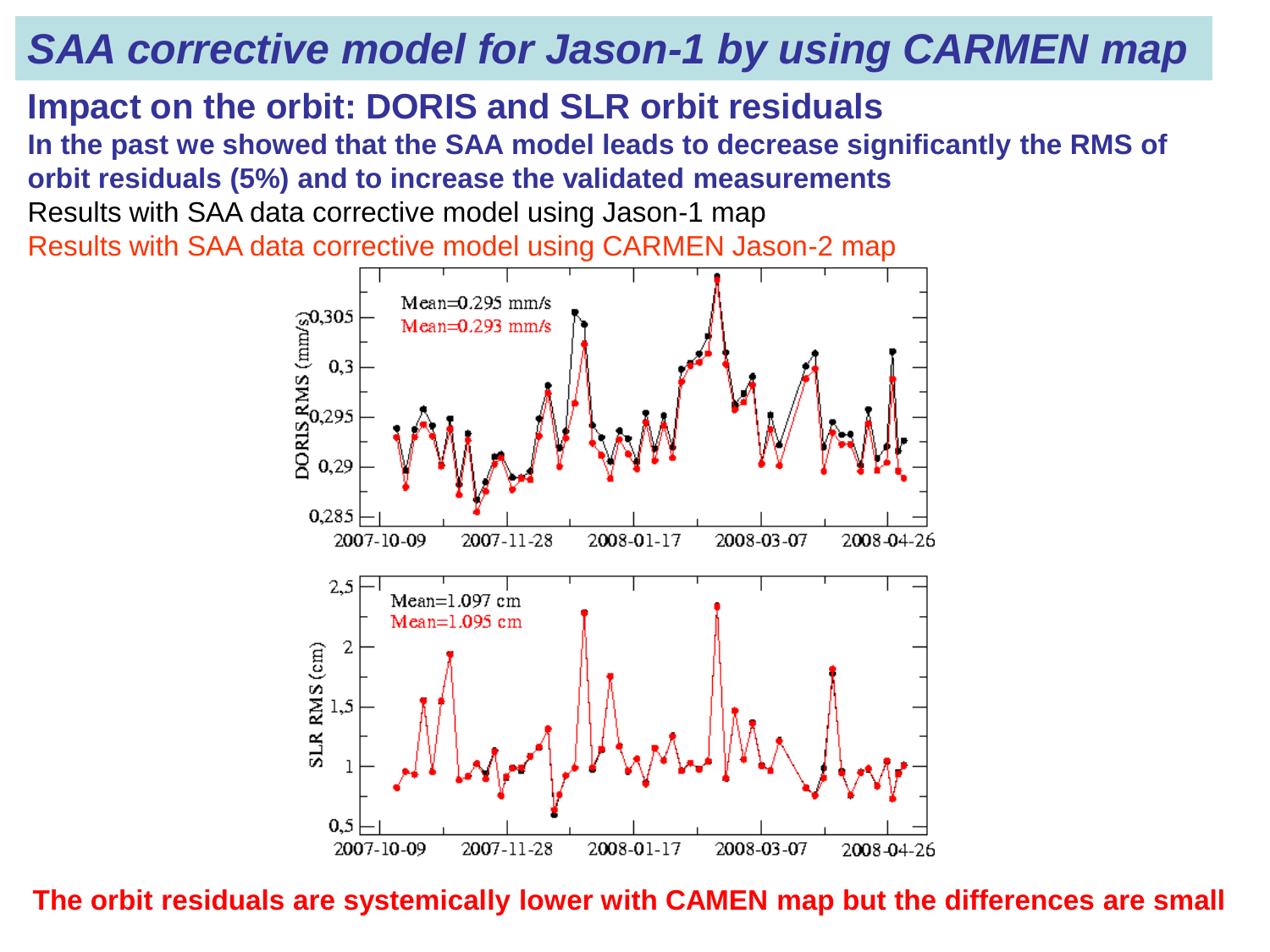### **Impact on the positioning**

Jason-1 weekly solutions obtained with SAA data corrective model using Jason-1 map and CARMEN (Jason-2) map

Comparison to DPOD2008 (values are calculated after the application of the Helmert transformation parameters) RMS3D and RMS and STD by component (Mean values on 26 weeks, from July 2007 to May 2008)

| <b>Solutions</b>  | <b>RMS3D</b><br>(mm) | <b>RMS Lat</b><br>(mm) | <b>RMS Lon RMS Up</b><br>(mm) | (mm) | <b>Std Lat</b><br>(mm) | <b>Std Lon</b><br>(mm) | <b>Std Up</b><br>(mm) |
|-------------------|----------------------|------------------------|-------------------------------|------|------------------------|------------------------|-----------------------|
| with Jason-1 map  | 52.5                 | 46.5                   | 57.7                          | 52.2 | 46.4                   | 57.7                   | 52.2                  |
| with Jason- 2 map | 50.1                 | 42.3                   | 52.3                          | 52.1 | 42.1                   | 52.3                   | 52.1                  |

**- The RMS3D, RMS by component and STD by component are lower when we use model with CARMEN map**

- **- But as on the orbit residuals the differences are small**
- -**These results show that the Jason-1 map determined from DORIS data was good**



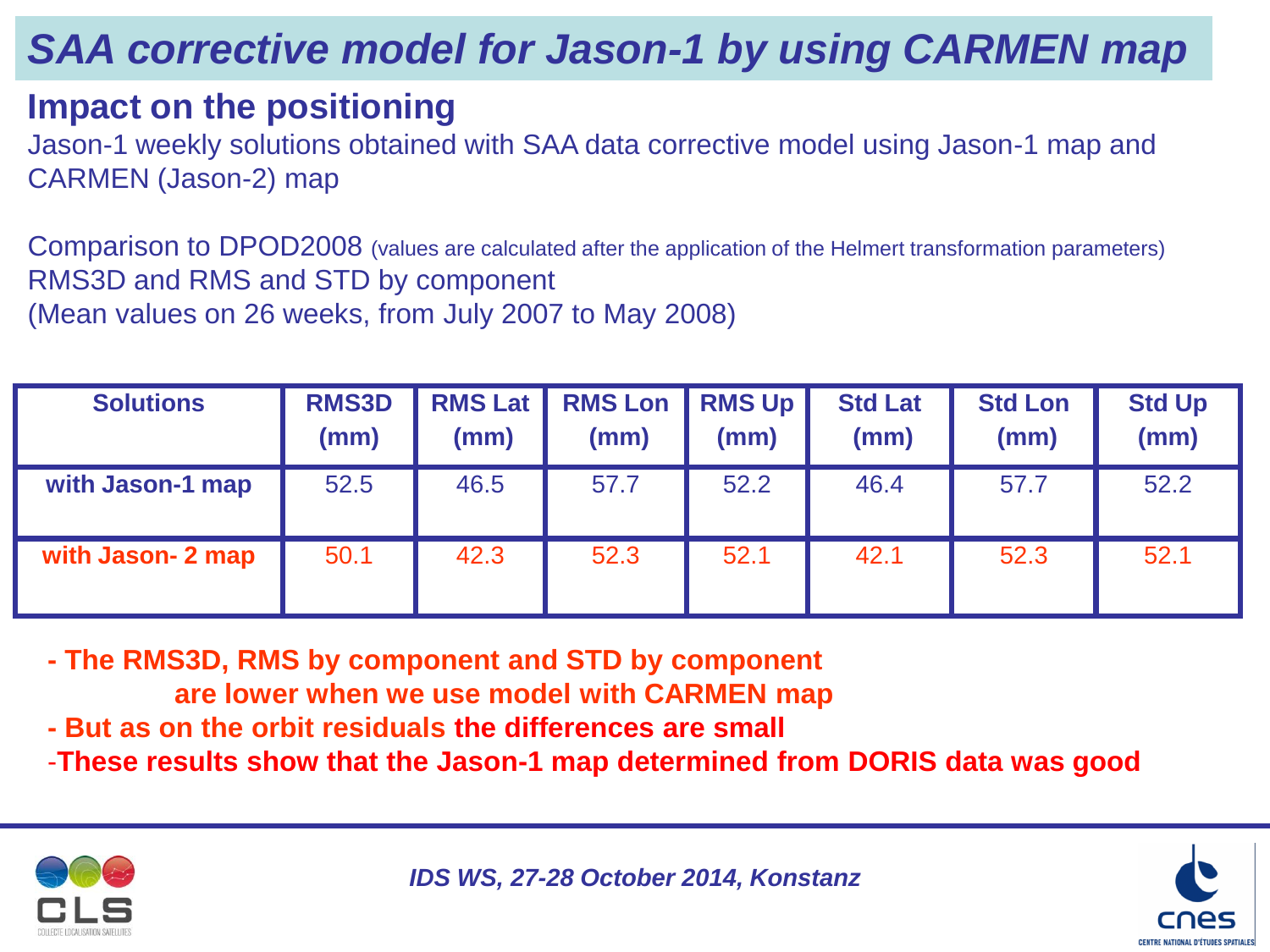## *New possible improvement of the SAA corrective model*

### **Residuals after correction by the SAA model**

- **5AA onboard frequency signal → red curve**
- **2)** Signal obtained by the SAA model  $\rightarrow$  green curve
- **3)** Differences between 1) and 2)  $\rightarrow$  blue curve
- **4) Determination of the SAA onboard frequency signal after correction of the DORIS Jason-1 data by the SAA model**
- SAA onboard frequency Afsat observed and modeled **→ purple curve** for 1 day in January 2010  $0.1$ 0.05  $D<sup>f</sup>$ sat  $(Hz)$  $-0.05$  $-0.1$ 14:24:00 16:48:00 19:12:00 09:36:00 12:00:00 21:36:00 00:00:00

Day 2010-01-29

**The blue and purple curves are very close in the short term So like the Jason-1 mission is finished a predictive model is no longer necessary To improve the SAA correction we will try to correct the DORIS data directly from the SAA onboard frequency signal observed (a filtering will be necessary)**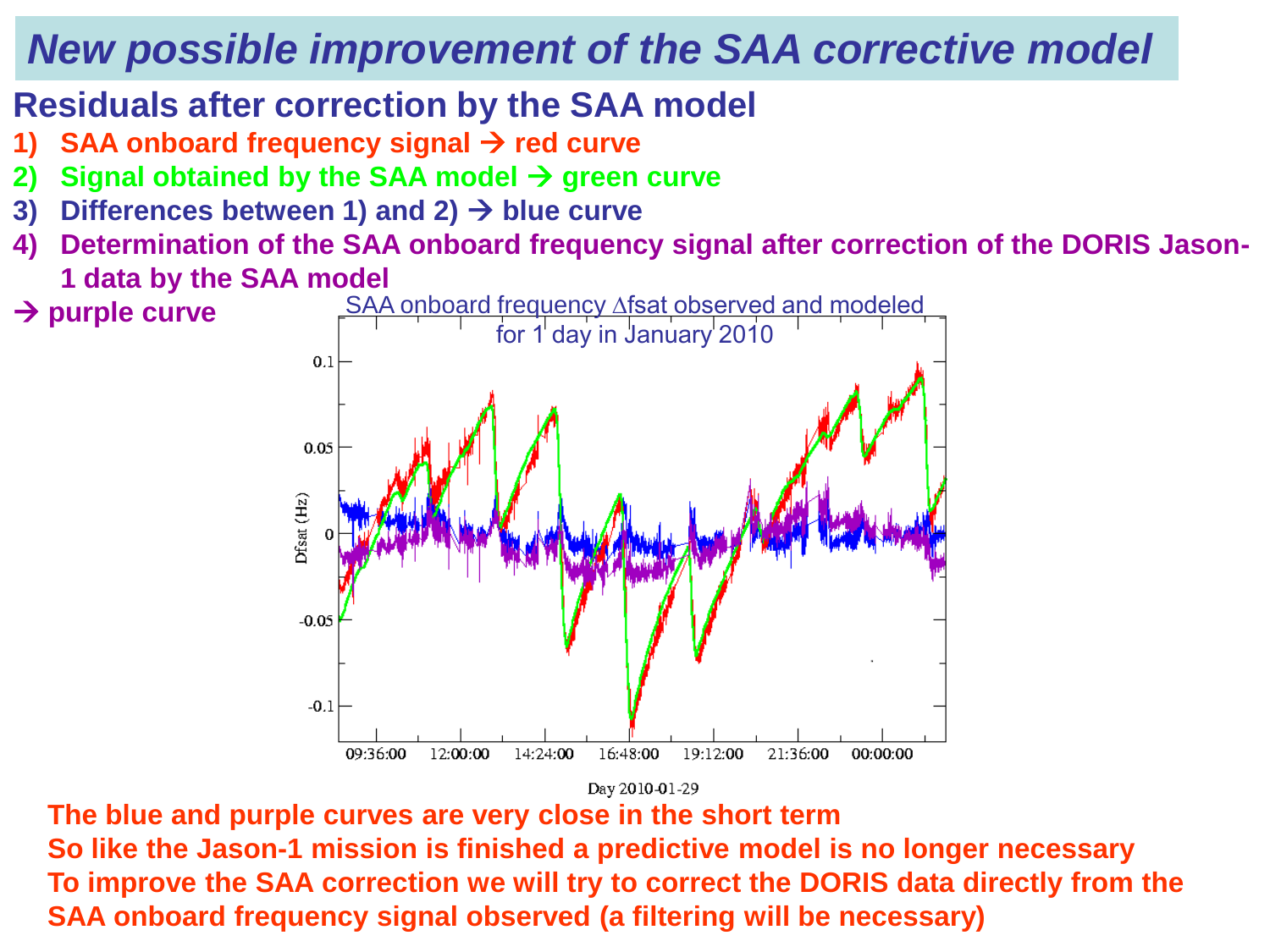# *CONCLUSION AND PERSPECTIVE*

### **CONCLUSION**

**Regular update is done**

since the orbit change (beginning of 2012) the amplitude parameter increases

### **Updating the SAA model by using CARMEN maps showed:**

- the SAA Jason-1 map calculated from DORIS data was good

- even using the CARMEN map the correction is not complete

### **PERSPECTIVE**

- **to continue work on the SAA data corrective model using the CARMEN maps** (new tests)

-**to improve the SAA correction by correcting the DORIS data directly from the SAA onboard frequency signal observed**

(a filtering will be necessary)

- **to submit to DORIS Special Issue (Adv. Space Res) a paper on SAA models**  "*Update of the corrective model for Jason-1 DORIS data in relation to the South Atlantic Anomaly and a corrective model for Spot-5"*



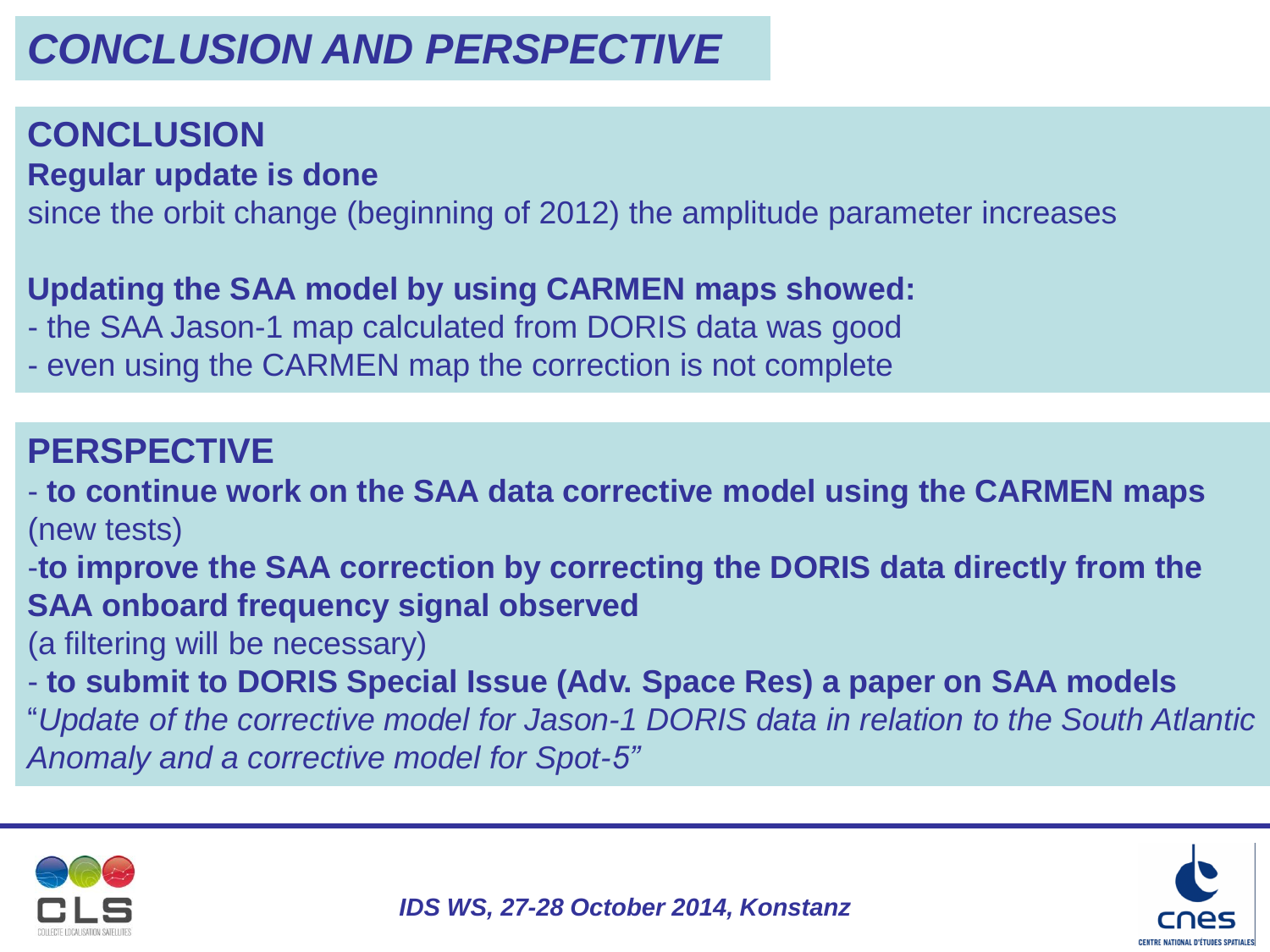# *BACK SLIDES*



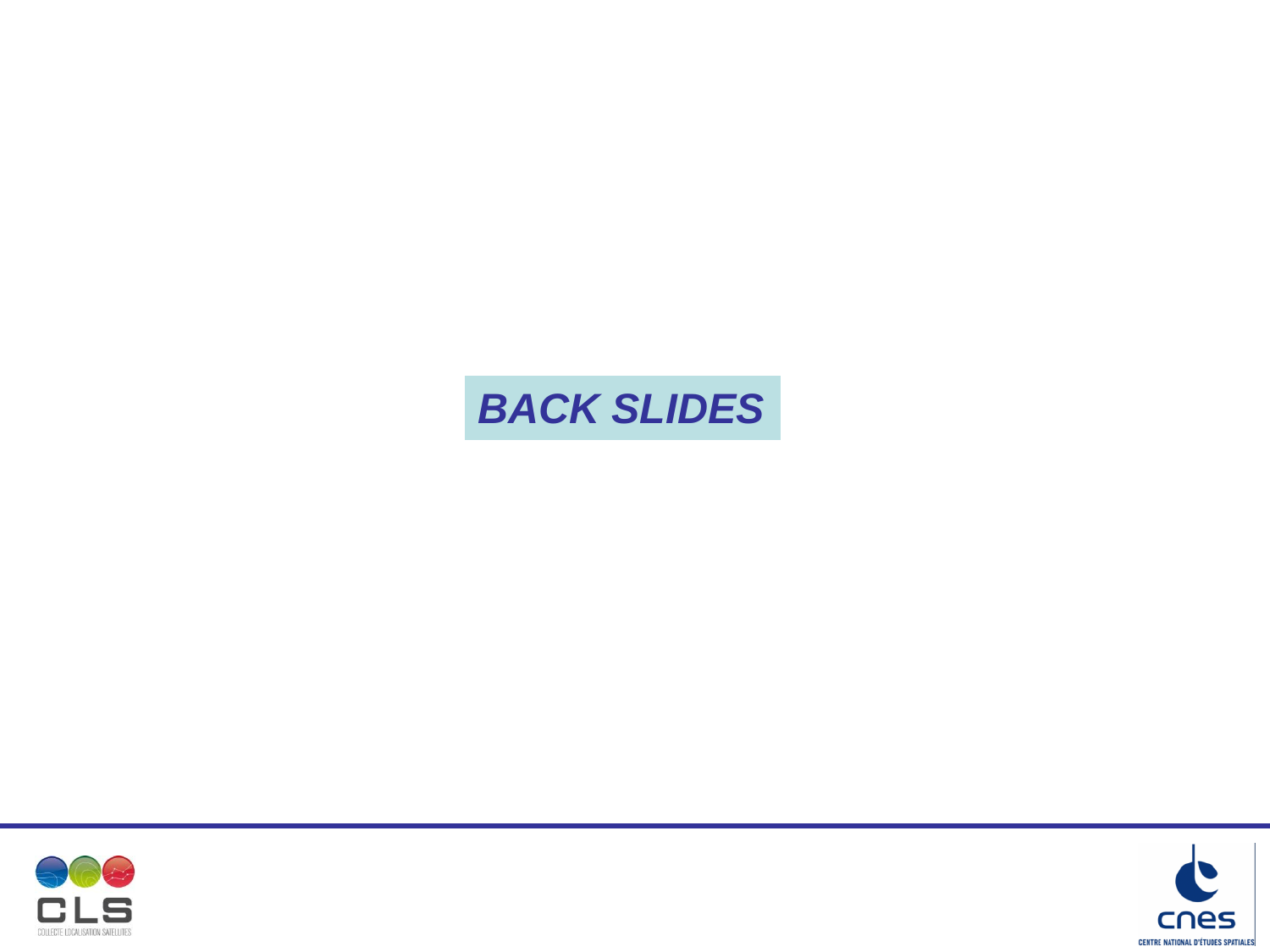## *Definition of the model*

The model involves, on the one hand, the physical source of the perturbations of the DORIS oscillator, in the form of a 1◦ × 1◦ map of the SAA at the altitude of Jason-1 (1,300 km), and on the other hand, it involves the response of the oscillator to this excitation, through a set of parameters that can vary with time

Basically, under exposure to high-energy protons, a quartz oscillator will react by a frequency drift (positive or negative), proportional through an amplitude factor to the level of exposure (the "dose exposure"); by an exponential relaxation behaviour once the exposure is stopped; and by a "memory effect" corresponding to the fact that the frequency does not come back to its initial level, even a long time after the exposure has been stopped. The following set of parameters has therefore been defined:

- A: amplitude factor relating the dose received by the quartz oscillator to the dose exposure
- *τ : time constant of the relaxation behaviour*
- *μ: memory effect coefficient*

• dose exposure: in its present state, a 1◦×1◦ geographical map of the mean SAA intensity at the altitude of Jason-1